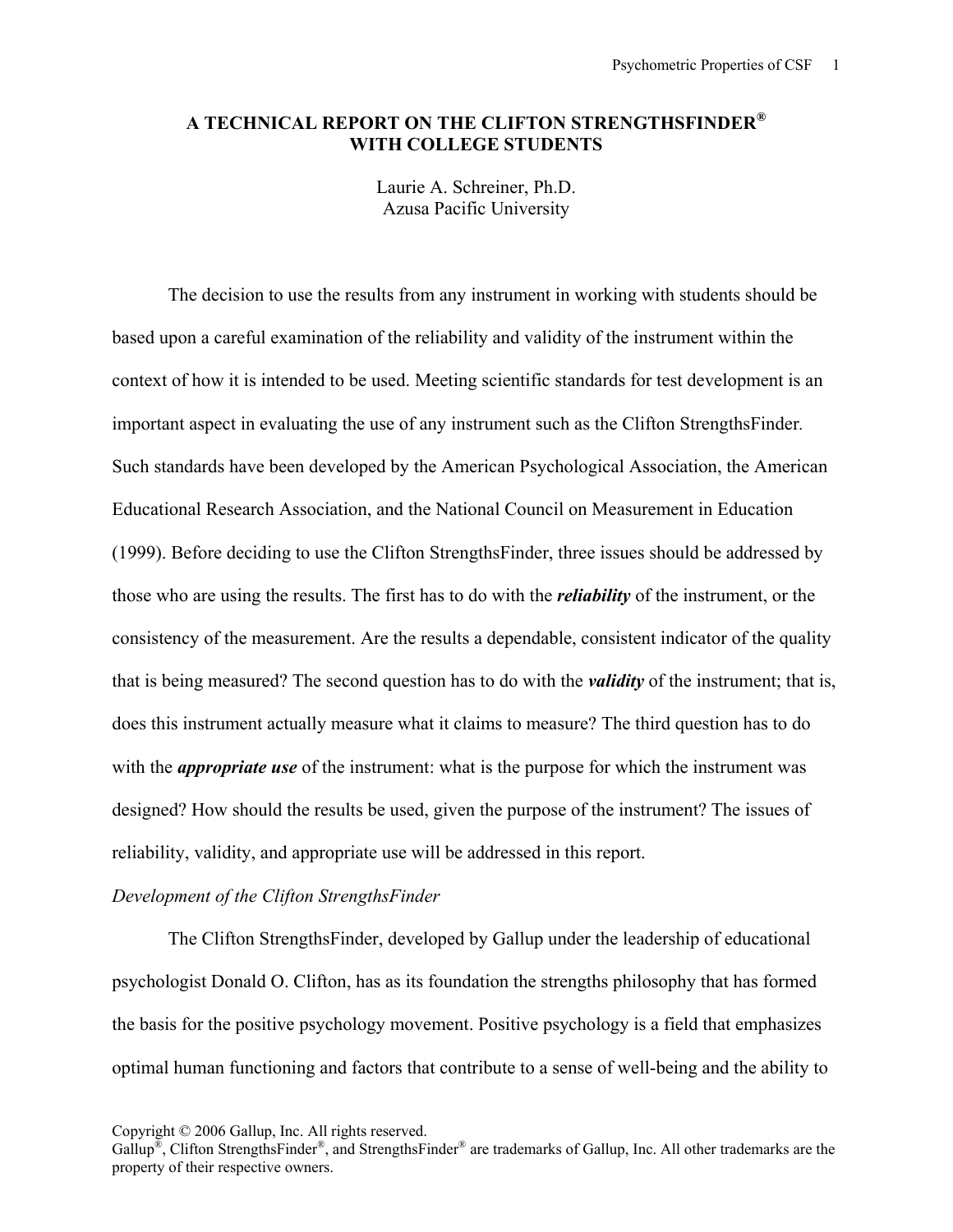contribute productively to society (Seligman & Csikszentmihalyi, 2000). Rather than studying mental illness, this movement studies mental health. In the same way, when Don Clifton first designed the interviews that later became the basis for the CSF, he began with the question, "What would happen if we studied what is right with people?" (Lopez, Hodges, & Harter, 2005, p. 3). From this initial question emerged a philosophy of developing strengths as the basis for achieving excellence. Specifically, the strengths philosophy is the belief that individuals are able to gain far more when they expend effort to build on their talents than when they spend a comparable amount of effort to remediate their weaknesses (Clifton & Harter, 2003).

Clifton believed that these talents were "naturally recurring patterns of thought, feeling, or behavior that can be productively applied" (Hodges & Clifton, 2004, p. 257). *Strengths* were viewed as developed talents. Specifically, a strength was defined as a talent that was honed with the knowledge and skills that were needed to achieve excellence. The CSF was designed to measure the raw talents that could then be developed into strengths. Thus the purpose of the instrument is to identify "signature themes" (Lopez, Hodges, & Harter, 2005, p. 6) of talent that can be productively applied to achieve success. Its purpose is for personal development and growth, not selection, placement, or screening for mental health. Within the college setting in particular, the instrument is intended to be used primarily to enable students to identify the talents they bring into the learning environment that they can capitalize upon in order to achieve academic success and personal growth. In the same manner as other categorical instruments, the CSF results are viewed as a preliminary hypothesis to be verified with the student. In the *StrengthsQuest* text, students are encouraged to claim any theme they believe is a dominant talent, whether or not it is in their top five (Clifton, Anderson, & Schreiner, 2006). In this way,

Copyright © 2006 Gallup, Inc. All rights reserved.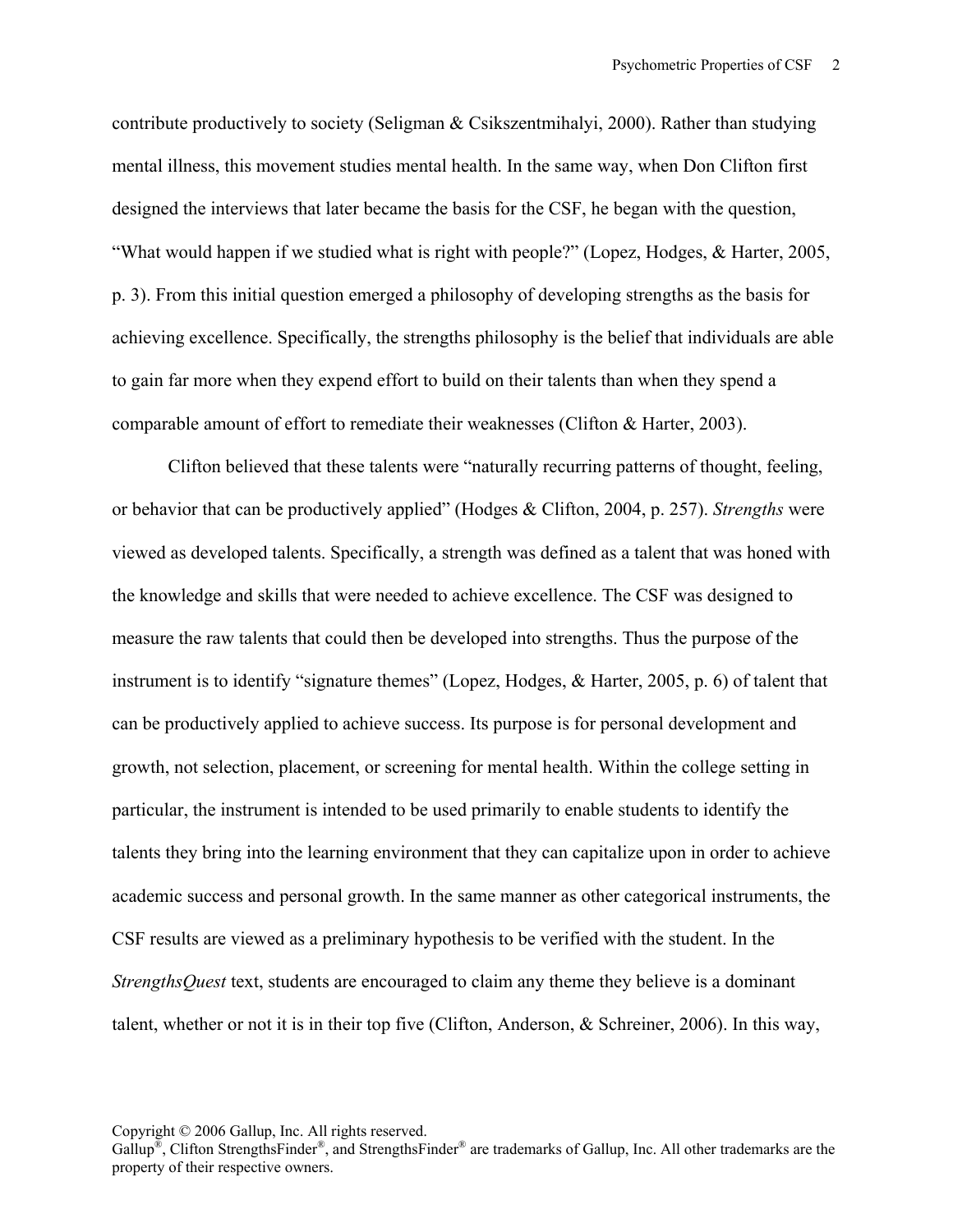their talent development is not constricted by the limitations of only receiving five signature themes.

So far, the CSF has been used with over 112,000 college students. The instrument is used primarily as a springboard for discussion in advising and as a tool for self-awareness. Feedback about strengths often forms the basis of further interventions that teach students how to capitalize on their strengths and apply them to new challenges. Previous empirical studies have shown that such strengths-based interventions have contributed to statistically significant increases in student retention and academic performance, as well as increases in students' academic engagement and self-efficacy, self-confidence, optimism, direction, hope, altruism, and sense of meaning and purpose (Cantwell, 2005; Hodges & Clifton, 2004; Schreiner, 2004).

 The CSF was originally designed for business and industry to identify talent as the basis for increasing the productivity and morale of employees. Based on over two million interviews used for the past 30 years to select and develop talented employees, Clifton designed the CSF as an objective instrument that could be administered online in 30-45 minutes yet was as reliable and valid as the longer interviews. The instrument was developed primarily from an empirical basis, meaning that the items generated were those that were most descriptive of the highest achievers across a number of careers and environments. These descriptions initially resulted in over 5,000 items which were then condensed to 180 item pairs on the basis of construct and criterion validity evidence, including over 100 predictive validity studies (Lopez, Hodges, & Harter, 2005; Schmidt & Rader, 1999).

These 180 item pairs are presented at 20-second time intervals as potential selfdescriptors. The timed nature of the instrument intentionally taps into people's "first reaction." Previous research has found that the time limit does not significantly affect people's ability to

Gallup<sup>®</sup>, Clifton StrengthsFinder<sup>®</sup>, and StrengthsFinder<sup>®</sup> are trademarks of Gallup, Inc. All other trademarks are the property of their respective owners.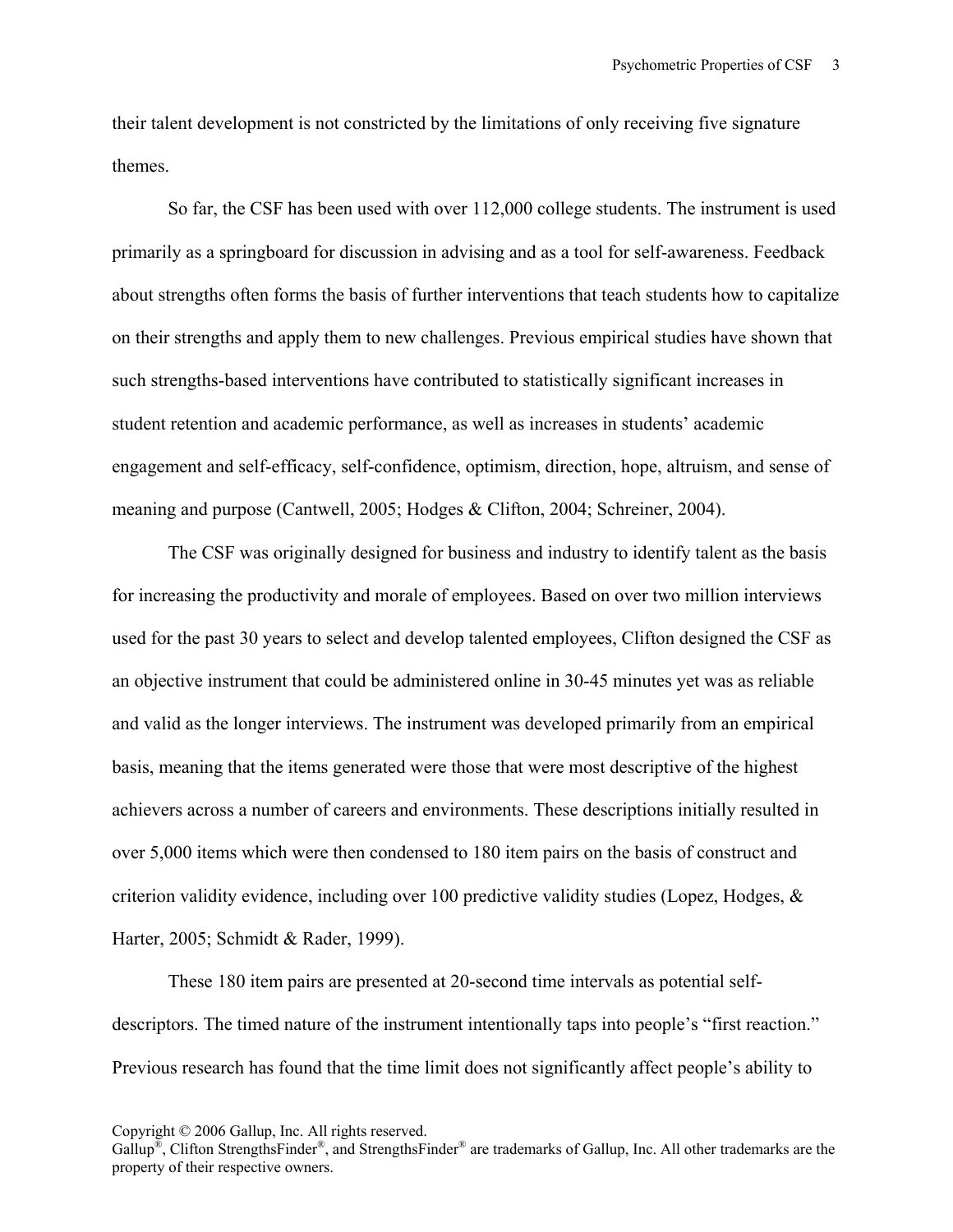answer the questions (Lopez, Hodges, & Harter, 2005); however, the timer can be turned off for students with disabilities that prevent quick computer response time. These 180 items measure 34 possible talent themes. Students receive a report describing their top five "signature themes" that represent their most intense themes of talent, rather than themes that have been compared to the responses of other people.

In 2004-05 we conducted a national study to determine the psychometric properties of the Clifton StrengthsFinder when used with college students. Students from 14 colleges and universities (five community colleges and nine universities) participated in a national study of the reliability and validity of the CSF. Although 750 students initially began the study, 479 completed all phases of the study and 438 had usable results on all instruments. The students were a representative sample of those college students who have taken the CSF, in terms of their gender, race, and class level. Of these, 54% were female and 46% were male. First-year students were 46% of the sample, with sophomores comprising 31.5%, juniors 8.7%, and seniors 10.8%. Three percent of the sample did not report their class level. The sample represented the following ethnicities: 76% Caucasian, 13.6% Asian, 5% Hispanic, 4.3% African-American, and 1.2% multiethnic.

Each student completed three online instruments in counterbalanced order during the first phase of the study: the *CSF*, the *California Psychological Inventory* (CPI-260; Gough & Bradley, 1996), and the *16PF* (Cattell, 1993). These last two instruments are among the most valid and reliable psychological measures of personality. Both of these instruments contain scales which intuitively should correlate with many of the CSF themes. The 16PF also contains Holland's (1973) six vocational types (Realistic, Artistic, Investigative, Social, Conventional,

Gallup<sup>®</sup>, Clifton StrengthsFinder<sup>®</sup>, and StrengthsFinder<sup>®</sup> are trademarks of Gallup, Inc. All other trademarks are the property of their respective owners.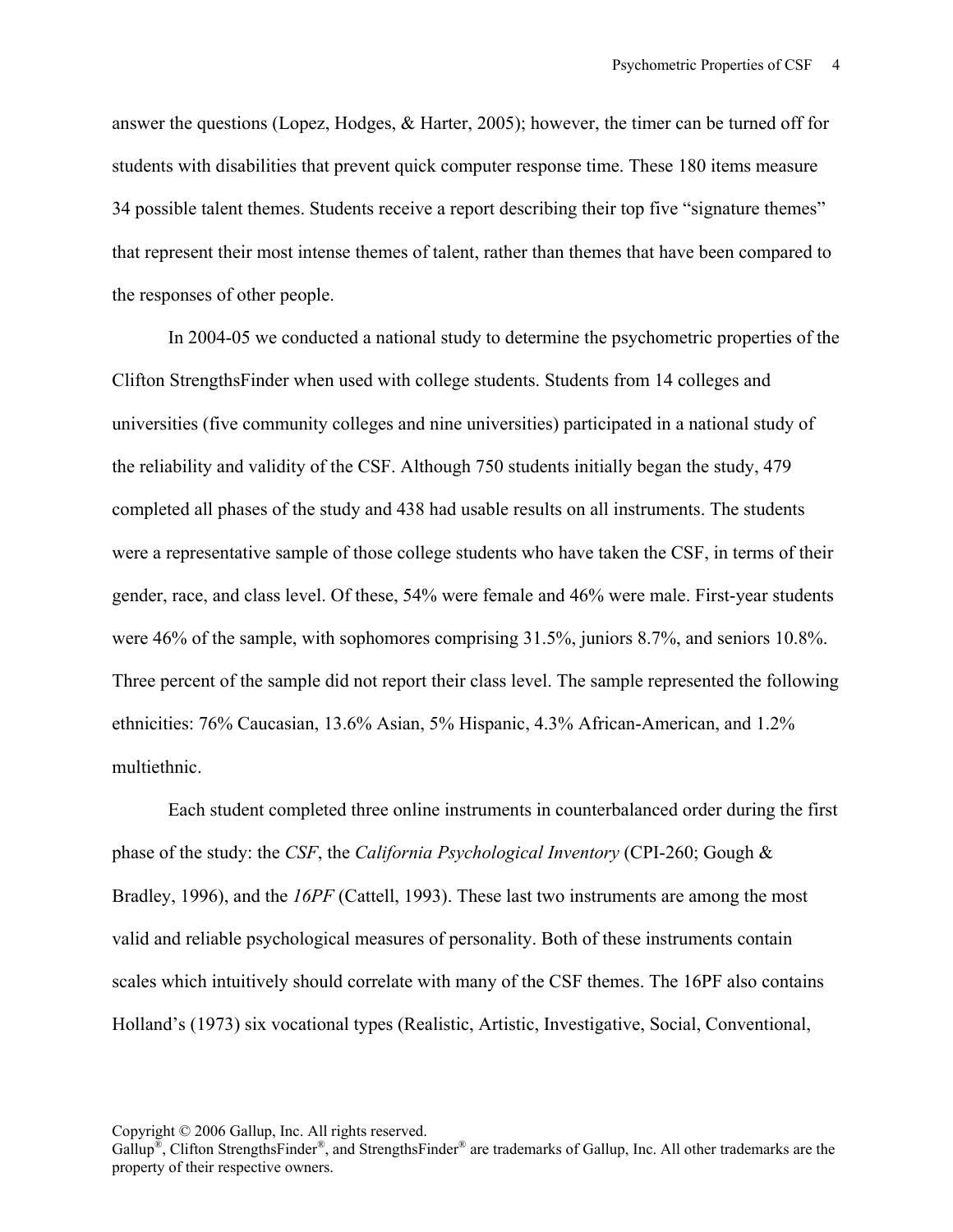and Enterprising). Students did not receive the results from any of the measures until the end of the study.

In the second phase of the study, students returned 8-12 weeks after they initially took the CSF and completed it a second time. At this point they received a printout of their five signature themes. All results were then analyzed by an independent researcher, after the raw data were collected by Gallup and the publishers of the other two instruments. The results of this study were then confirmed with the full sample of all college students who have taken the CSF. *The Reliability of the* Clifton StrengthsFinder

Reliability refers to the consistency of a measurement. That is, are the results a dependable indicator of the quality that is being measured? There are two primary ways of answering that question. The first is through test-retest reliability, which assesses the extent to which students' responses to items on each theme are stable over time. The highest possible test-retest reliability score is 1.00, which would indicate that all students who took the CSF responded *exactly* the same 8-12 weeks later as they responded the first time—despite not knowing their initial results. Most statisticians agree that a test-retest reliability estimate of .70 is evidence of acceptable stability over time (AERA/APA/NCME, 1999). The mean test-retest reliability estimate across the 34 themes in this college student sample was .70, which meets these standards. The themes with the greatest stability were Discipline, Deliberative, Intellection, Positivity, and Competition, all with reliability estimates of .80 or higher. Table 1 presents the reliability estimates of all 34 themes, while Table 2 compares the reliability estimates for any significant gender differences in reliability, and Table 3 compares the reliability estimates for any significant racial differences.

Gallup<sup>®</sup>, Clifton StrengthsFinder<sup>®</sup>, and StrengthsFinder<sup>®</sup> are trademarks of Gallup, Inc. All other trademarks are the property of their respective owners.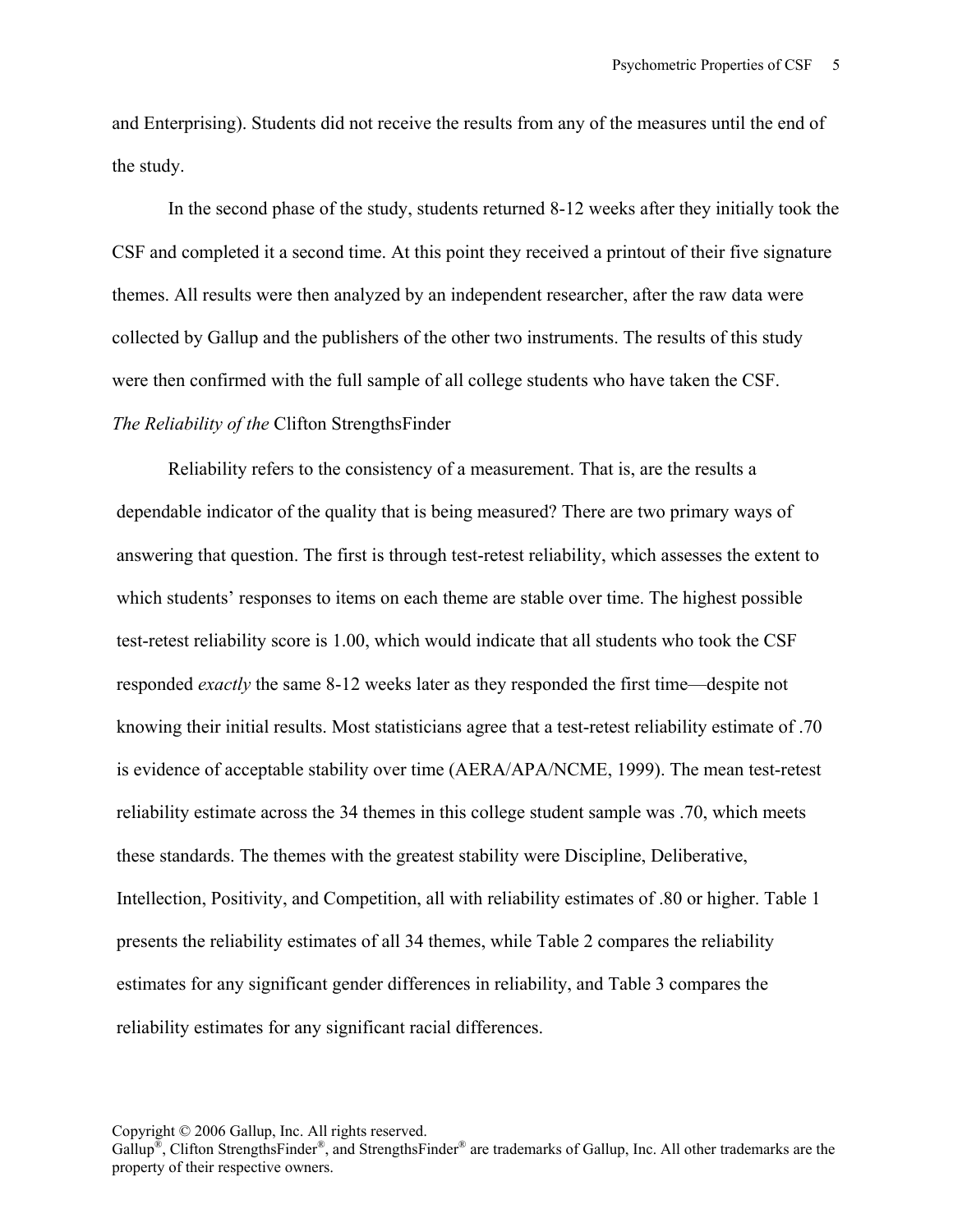Since only five top themes are provided to students, it is also important to determine the degree to which the top five themes remained the same over time. Because the CSF contains 278,256 possible unique combinations of signature themes and some scales have as few as four items, a change in the response to even one item on some scales can move a theme in or out of the top five (Lopez, Hodges, & Harter, 2005). Thus, the likelihood of retaining exactly the same themes, particularly in the same order, is very small. However, 52% of the students in this sample had at least three themes that remained among their top five themes both times. Another 35% retained two of their top five themes over time, 11% retained only one of their themes, and 2% did not retain any of the same five themes from time 1 to time 2. A further frequency analysis indicated that in the vast majority of cases, the themes that did not remain in students' top five in the retest did remain in their top ten. These results are similar to those found with other instruments that use categorical labels; research across multiple studies has found that up to 50% of participants report different categorical labels of personality type after a 5-week testretest interval (Pittenger, 2005).

The second way of estimating reliability is through "internal consistency," as measured by coefficient alpha. This statistic assesses the extent to which all the items on a theme are related to each other rather than to items on another theme. A perfect score of 1.00 would indicate that all of the items on a theme are related only to the other items on that theme and not to any other items, something that is statistically improbable. Since the CSF was designed so that some items intentionally appear on more than one theme, this makes a high internal consistency score unlikely. Coefficient alphas in this sample ranged from  $\alpha$  = .42 for the Activator theme to  $\alpha$ = .80 for the Discipline theme, with a mean alpha of .61 and a median alpha of .63. This range is

Gallup<sup>®</sup>, Clifton StrengthsFinder<sup>®</sup>, and StrengthsFinder<sup>®</sup> are trademarks of Gallup, Inc. All other trademarks are the property of their respective owners.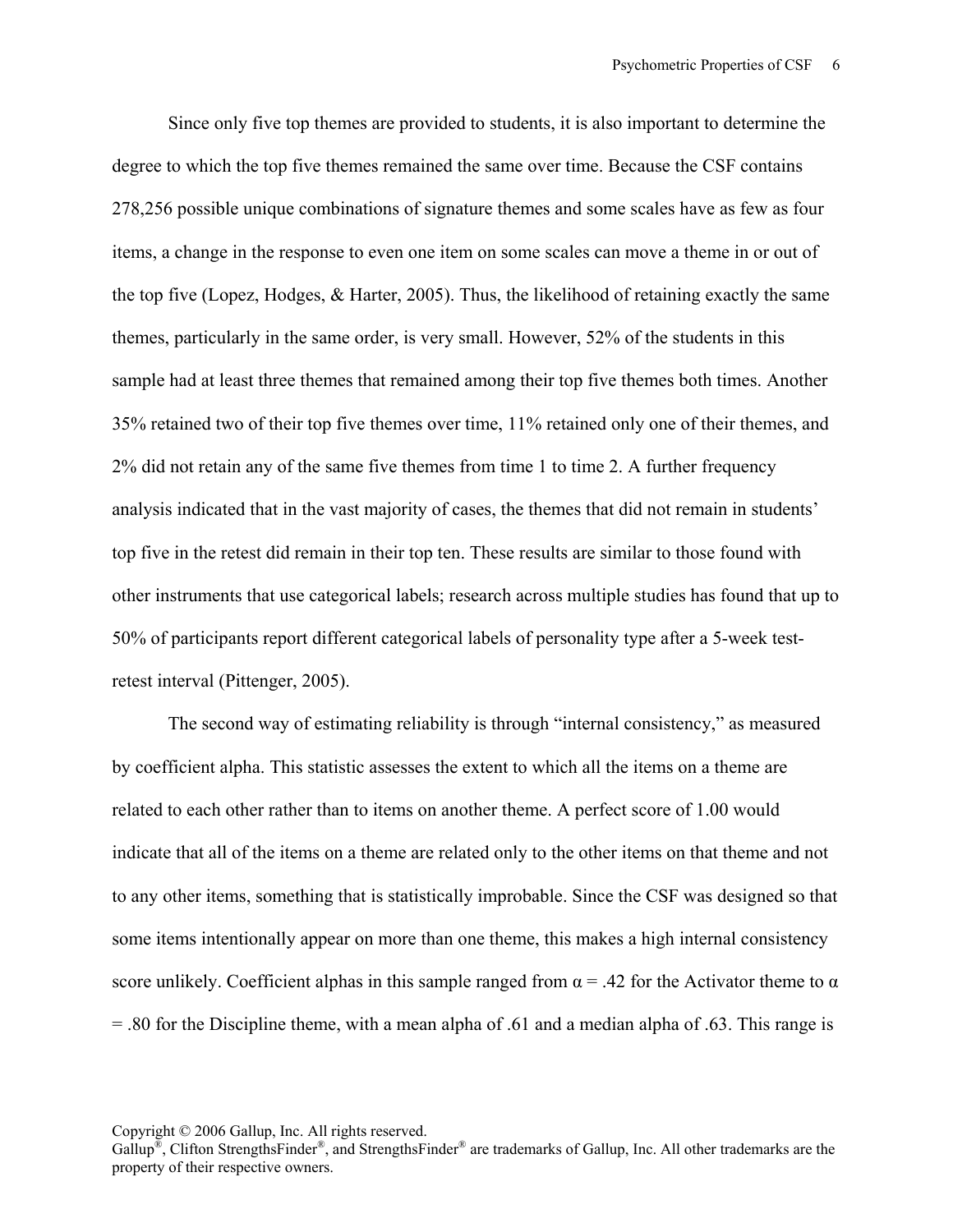comparable to that found in the *CPI-260* and is acceptable given the intended purpose of the instrument. Table 2 contains the coefficient alpha estimates for all 34 themes. *Validity of the* Clifton StrengthsFinder

The validity of an instrument concerns the extent to which it measures what it claims to measure. For instruments that are not meant to predict future behavior and have no correct or incorrect answers, the type of validity that is of interest is construct validity. Construct validity is an indication of what the scores on an instrument mean and whether they can be used to understand people accurately. This type of validity can be assessed in a wide variety of ways, but initial evidence of the construct validity of the CSF was obtained in this study by correlating students' scores on each of the 34 CSF themes with their scale scores on the other two instruments (the *CPI-260* and the *16PF)*, since certain CSF themes were expected to be at least moderately related to scales on these other instruments. For example, the CSF theme of Achiever claims to measure a strong need for achievement, as well as stamina, hard work, and productivity. Thus, it ought to be related to the Achievement scales on the CPI-260, and in fact this was the case  $(r = .47)$ . Woo, described as characteristic of those who enjoy the challenge of meeting new people, was expected to correlate with the Extraversion scale score on the 16PF and did so significantly  $(r = .62)$ . In the same manner, 137 different predicted relationships between specific CSF theme scores and their counterparts on the *CPI-260* and *16PF* were explored. A total of 128 (93.4%) of these predictions were confirmed by significant correlation coefficients, providing strong evidence for the construct validity of the CSF (the full table of these results can be found in Table 3).

An additional way construct validity was assessed was by examining how each item "clustered" onto a particular theme. Because of the high degree of item overlap on the CSF,

Gallup<sup>®</sup>, Clifton StrengthsFinder<sup>®</sup>, and StrengthsFinder<sup>®</sup> are trademarks of Gallup, Inc. All other trademarks are the property of their respective owners.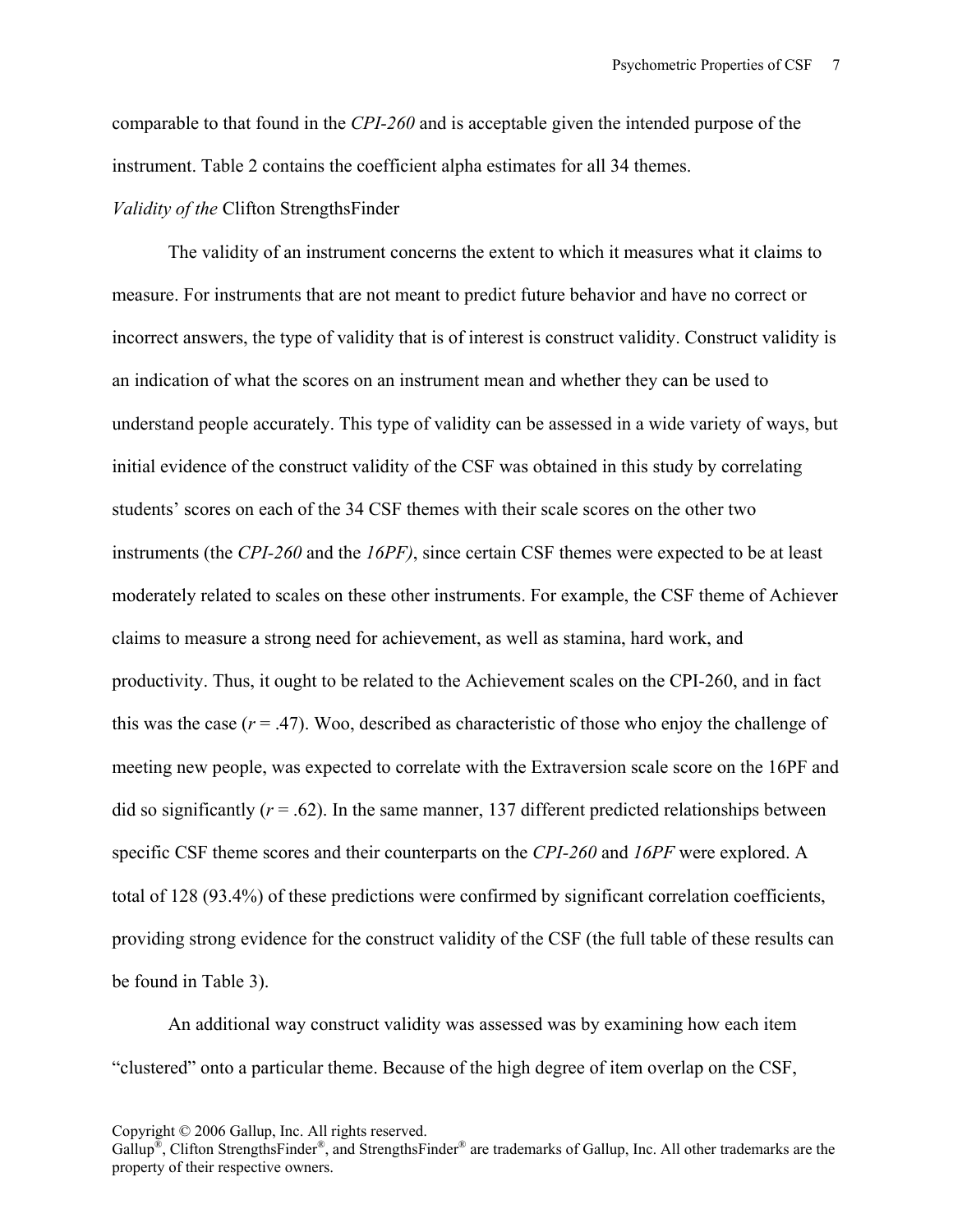traditional confirmatory factor analysis was replaced with a technique known as pairwise hierarchical cluster analysis. A score of 100% would indicate that each item clustered perfectly onto its expected theme. The average item clustering percentage across all possible theme pairs was 90%. Using the rule of thumb that a 70% pairwise hierarchical cluster loading indicates adequate construct validity (Sireci, 2001), 95% of the theme pairs met this criterion.

In short, preliminary evidence that the CSF measures what it claims to measure is strong, based on its validation with two other well-respected personality instruments. Further evidence of its construct validity can be seen in a cluster analysis that predominantly confirmed that items tended to cluster on their intended themes.

### *Gender and Racial Differences in* Clifton StrengthsFinder *Scores*

 Earlier analyses of the test-retest reliability estimates had indicated that there were few significant gender or racial differences in the temporal stability of the Clifton StrengthsFinder scores. However, a common question that arises is whether or not there are significant gender or racial differences in the theme scores themselves. Although previous Gallup research on adult populations worldwide has found very few such differences, there were some significant differences in this college student sample.

 The most significant gender differences were in the themes of Achiever, Belief, Consistency, Developer, Discipline, Empathy, Harmony, Input, and Responsibility, where women scored higher than men, and in Ideation, where men scored significantly higher than women (see Table 6). Most of the racial differences were slight, but ethnic minorities scored higher than Caucasian students on the Significance, Harmony, and Analytical themes, while Caucasians scored higher than ethnic minority students on the Adaptability, Self-Assurance, and Strategic themes (see Table 7).

Gallup<sup>®</sup>, Clifton StrengthsFinder<sup>®</sup>, and StrengthsFinder<sup>®</sup> are trademarks of Gallup, Inc. All other trademarks are the property of their respective owners.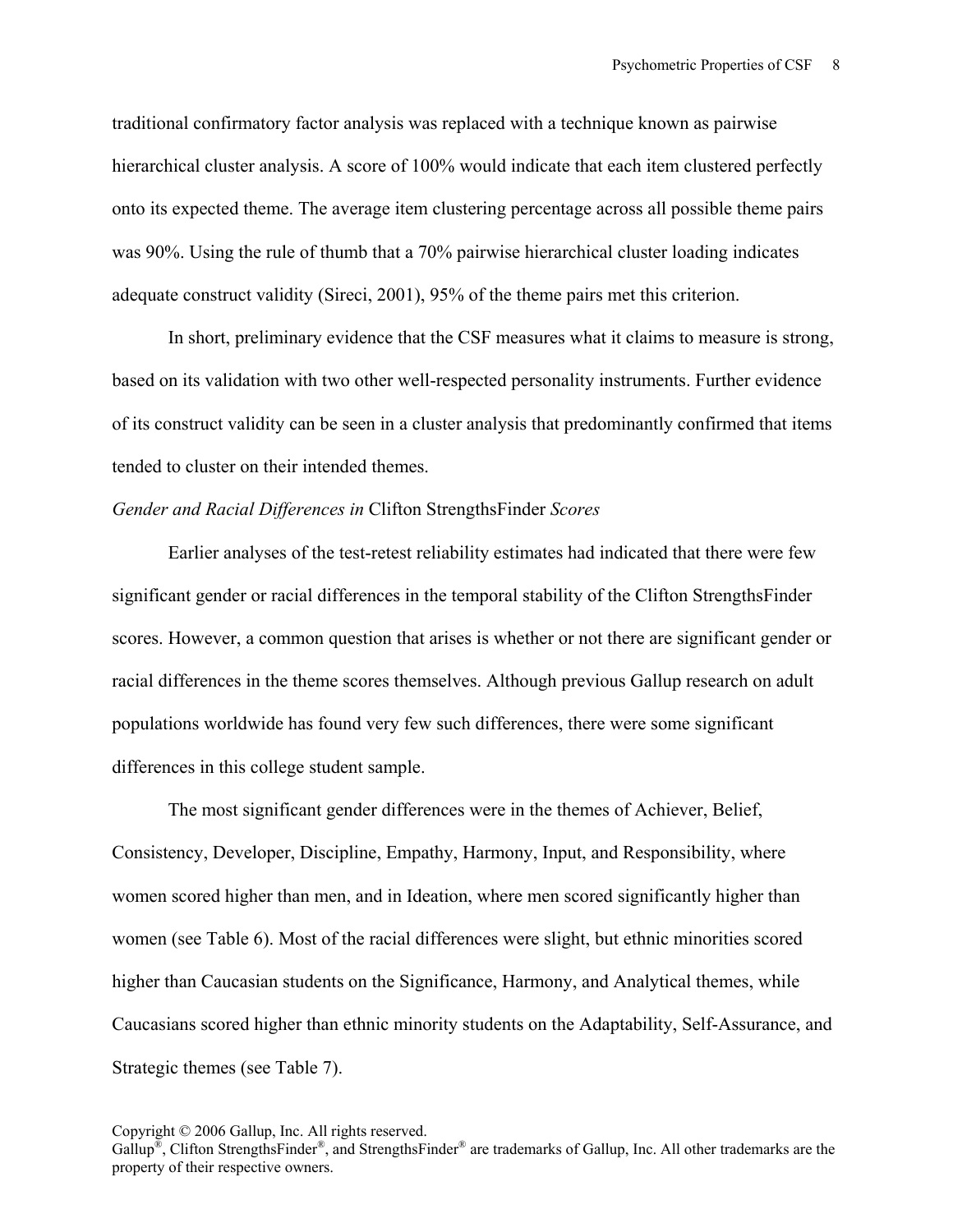# *Appropriate Use of the* Clifton StrengthsFinder

The CSF's intended purpose is for personal development and growth. Particularly within college student populations, its purpose is to provide a foundation for students' further development during the college years. When used as a springboard for discussion and as a tool for self-awareness, the psychometric properties of the instrument are more than adequate. The results of the national study completed with college students indicate that the psychometric properties of the CSF are sufficient to support the use of the instrument in initiating strengths development programs on college campuses.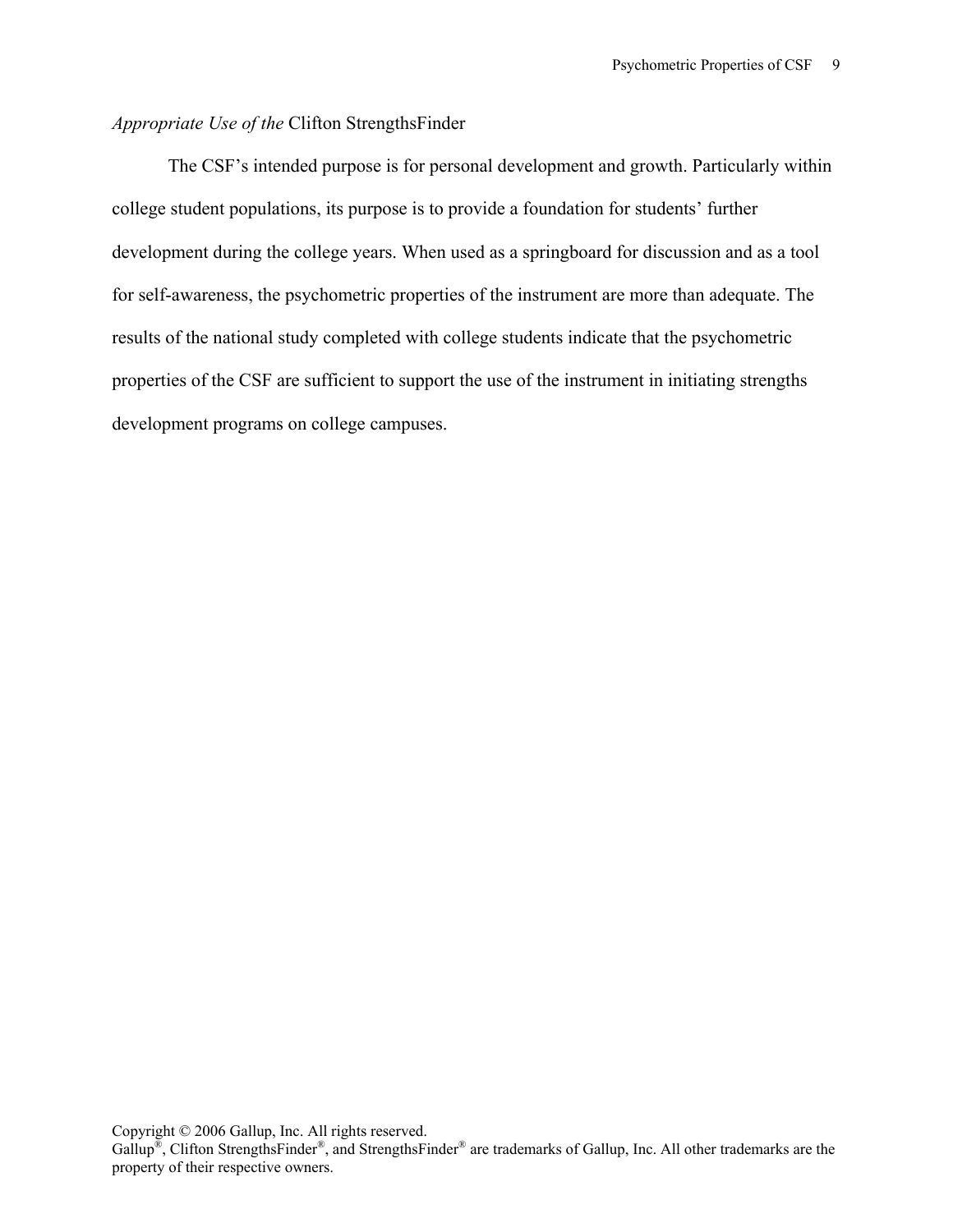| <b>CSF Theme</b>  | <b>Test-Retest Reliability</b> |
|-------------------|--------------------------------|
|                   | <b>Estimate</b>                |
| Achiever          | .78                            |
| Activator         | $\overline{.52}$               |
| Adaptability      | .69                            |
| Analytical        | .76                            |
| Arranger          | .63                            |
| <b>Belief</b>     | .77                            |
| Command           | .67                            |
| Communication     | $\overline{.75}$               |
| Competition       | .80                            |
| Connectedness     | .75                            |
| Consistency       | .53                            |
| Context           | .65                            |
| Deliberative      | .81                            |
| Developer         | .79                            |
| Discipline        | .84                            |
| Empathy           | .74                            |
| Focus             | .68                            |
| Futuristic        | .69                            |
| Harmony           | .62                            |
| Ideation          | .65                            |
| Includer          | .66                            |
| Individualization | .60                            |
| Input             | .77                            |
| Intellection      | .80                            |
| Learner           | .78                            |
| Maximizer         | .55                            |
| Positivity        | .80                            |
| Relator           | .65                            |
| Responsibility    | .70                            |
| Restorative       | .70                            |
| Self-Assurance    | .65                            |
| Significance      | .65                            |
| Strategic         | .65                            |
| <b>Woo</b>        | .78                            |

Table 1. *Test-Retest Reliability Estimates of the CSF Themes* 

*Note.* N=438.

Copyright © 2006 Gallup, Inc. All rights reserved.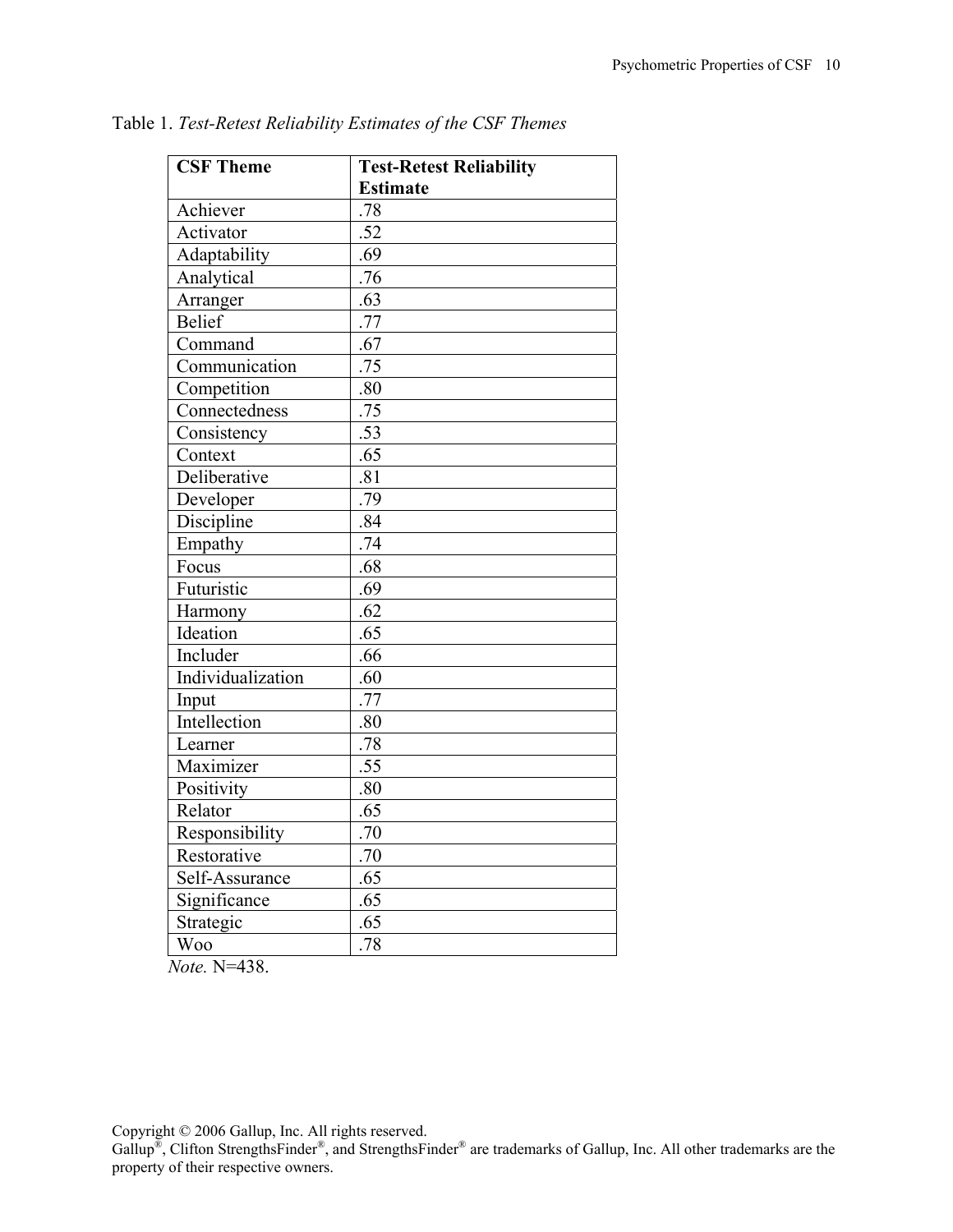| <b>CSF Theme</b>  | <b>Test-Retest Reliability Estimate</b> |                 |  |
|-------------------|-----------------------------------------|-----------------|--|
|                   | Females $(N=228)$                       | Males $(N=180)$ |  |
| Achiever          | .78                                     | .78             |  |
| Activator         | .50                                     | .58             |  |
| Adaptability      | .69                                     | .70             |  |
| Analytical        | .76                                     | .77             |  |
| Arranger          | .60                                     | .67             |  |
| <b>Belief</b>     | .76                                     | .77             |  |
| Command           | .66                                     | .71             |  |
| Communication     | .72                                     | .78             |  |
| Competition       | .80                                     | .80             |  |
| Connectedness     | .68                                     | .78             |  |
| Consistency       | .51                                     | .50             |  |
| Context           | .61                                     | .73             |  |
| Deliberative      | .84                                     | .80             |  |
| Developer         | .75                                     | .83             |  |
| Discipline        | .84                                     | .86             |  |
| Empathy           | .72                                     | .69             |  |
| Focus             | .70                                     | .62             |  |
| Futuristic        | .72                                     | .66             |  |
| Harmony           | .64                                     | .65             |  |
| Ideation          | .67                                     | .67             |  |
| Includer          | .66                                     | .66             |  |
| Individualization | $\overline{.57}$                        | .62             |  |
| Input             | .78                                     | .76             |  |
| Intellection      | .84                                     | .75             |  |
| Learner           | .80                                     | .80             |  |
| Maximizer         | .51                                     | .61             |  |
| Positivity        | .80                                     | .81             |  |
| Relator           | .64                                     | .61             |  |
| Responsibility    | .66                                     | .77             |  |
| Restorative       | .68                                     | .79             |  |
| Self-Assurance**  | .58                                     | .78             |  |
| Significance      | .65                                     | .65             |  |
| Strategic         | .67                                     | .69             |  |
| <b>Woo</b>        | .79                                     | .81             |  |

Table 2. *Test-Retest Reliability Estimates for Females and Males.*

$$
** p < .01
$$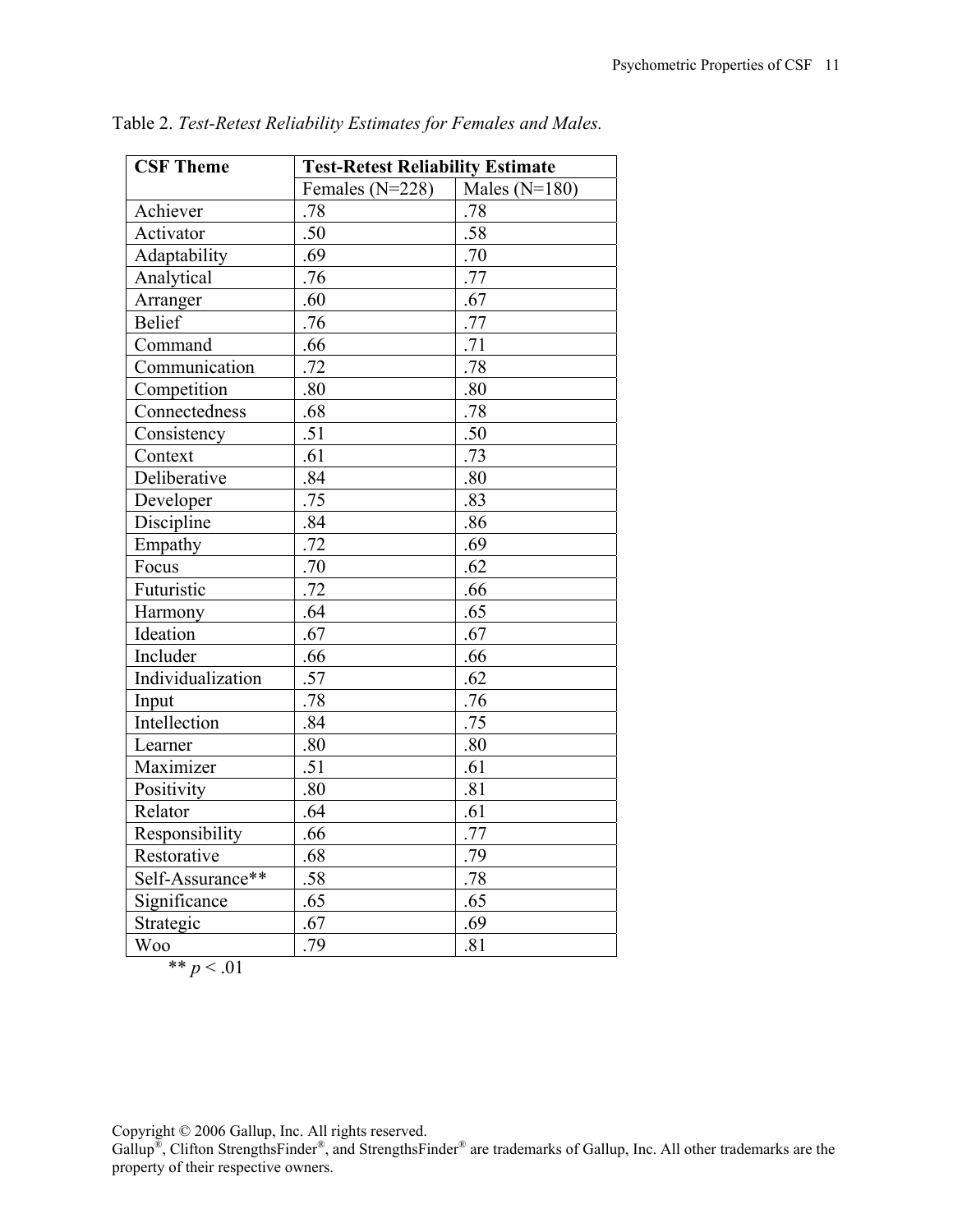| <b>CSF Theme</b>                  | <b>Test-Retest Reliability Estimate</b> |                          |  |
|-----------------------------------|-----------------------------------------|--------------------------|--|
|                                   | <b>Caucasian Students</b>               | <b>Minority Students</b> |  |
| Achiever                          | .75                                     | .81                      |  |
| Activator                         | .52                                     | .39                      |  |
| Adaptability                      | .68                                     | .65                      |  |
| Analytical                        | .74                                     | .81                      |  |
| Arranger                          | .61                                     | .71                      |  |
| <b>Belief</b>                     | .79                                     | .74                      |  |
| Command                           | .69                                     | .59                      |  |
| Communication                     | .77                                     | .66                      |  |
| Competition                       | .79                                     | .73                      |  |
| $\overline{\text{Connectedness}}$ | .75                                     | .75                      |  |
| Consistency                       | .51                                     | .63                      |  |
| Context                           | .65                                     | .64                      |  |
| Deliberative**                    | .85                                     | .70                      |  |
| Developer                         | .78                                     | .79                      |  |
| Discipline                        | .82                                     | .90                      |  |
| Empathy                           | .75                                     | .74                      |  |
| Focus                             | .69                                     | $\overline{.73}$         |  |
| Futuristic                        | .70                                     | .65                      |  |
| Harmony*                          | $\overline{.57}$                        | .75                      |  |
| Ideation                          | $\overline{.70}$                        | $\overline{.53}$         |  |
| Includer                          | .66                                     | .66                      |  |
| Individualization                 | .60                                     | .55                      |  |
| Input                             | .76                                     | .71                      |  |
| Intellection**                    | .84                                     | $\overline{.63}$         |  |
| Learner                           | .80                                     | .76                      |  |
| Maximizer                         | $\overline{.52}$                        | $\overline{.55}$         |  |
| Positivity                        | .78                                     | .83                      |  |
| Relator                           | .68                                     | .53                      |  |
| Responsibility                    | .69                                     | .75                      |  |
| Restorative                       | .68                                     | .72                      |  |
| Self-Assurance                    | .68                                     | .52                      |  |
| Significance                      | .67                                     | .52                      |  |
| Strategic                         | .70                                     | .62                      |  |
| <b>Woo</b>                        | .76                                     | .82                      |  |

Table 3. *Test-Retest Reliability Estimates of White and Ethnic Minority Students.* 

\* 
$$
p < .05
$$
. \*\*  $p < .01$ .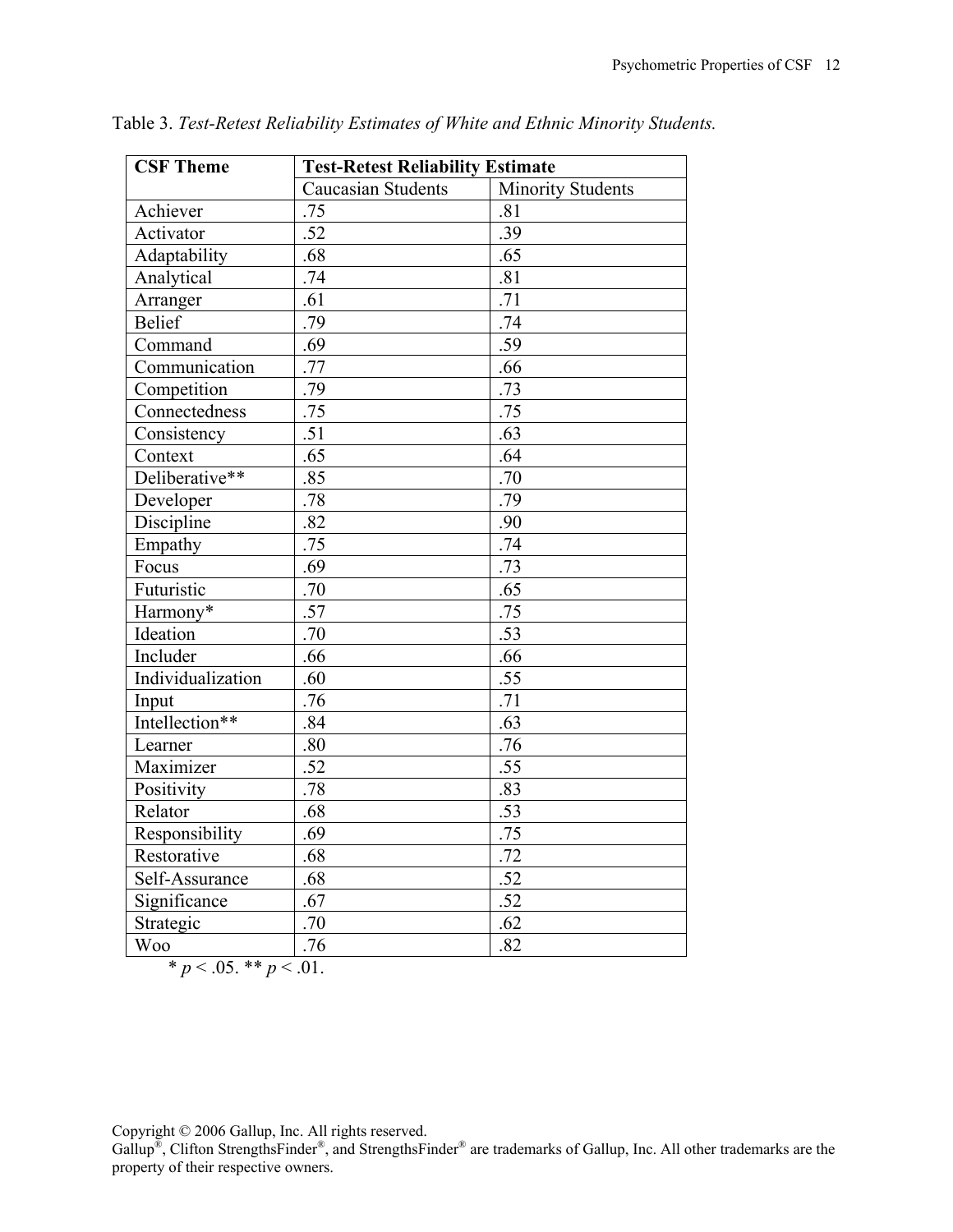| <b>CSF Theme</b>  | Items per       | <b>Coefficient Alpha</b>    |
|-------------------|-----------------|-----------------------------|
|                   | <b>Theme</b>    | <b>Reliability Estimate</b> |
| Achiever          | 6               | .71                         |
| Activator         | 6               | .42                         |
| Adaptability      | 8               | .72                         |
| Analytical        | $\overline{9}$  | .65                         |
| Arranger          | 9               | .48                         |
| <b>Belief</b>     | 10              | .57                         |
| Command           | 8               | .64                         |
| Communication     | 8               | .63                         |
| Competition       | 6               | .67                         |
| Connectedness     | $\overline{8}$  | .63                         |
| Consistency       | $\overline{7}$  | .47                         |
| Context           | $\overline{4}$  | .51                         |
| Deliberative      | 9               | .75                         |
| Developer         | 10              | .72                         |
| Discipline        | 13              | .80                         |
| Empathy           | 8               | .63                         |
| Focus             | $\overline{7}$  | .62                         |
| Futuristic        | 9               | .64                         |
| Harmony           | $\overline{5}$  | .61                         |
| Ideation          | $\overline{4}$  | .45                         |
| Includer          | $\overline{4}$  | .61                         |
| Individualization | $\overline{6}$  | $\overline{.56}$            |
| Input             | $\overline{4}$  | .51                         |
| Intellection      | 10              | .67                         |
| Learner           | 8               | .73                         |
| Maximizer         | $\overline{5}$  | .56                         |
| Positivity        | 15              | .78                         |
| Relator           | $\overline{5}$  | .46                         |
| Responsibility    | $\overline{11}$ | .61                         |
| Restorative       | 6               | .73                         |
| Self-Assurance    | 8               | .49                         |
| Significance      | 10              | .55                         |
| Strategic         | $\overline{4}$  | .51                         |
| <b>Woo</b>        | $\overline{6}$  | .65                         |

Table 4. *Items per* Clifton StrengthsFinder *Theme and Coefficient Alpha Reliability Estimates*

*Note*. N=438. The 256 scored items (of the 360 items administered) are represented in the

table.

Copyright © 2006 Gallup, Inc. All rights reserved.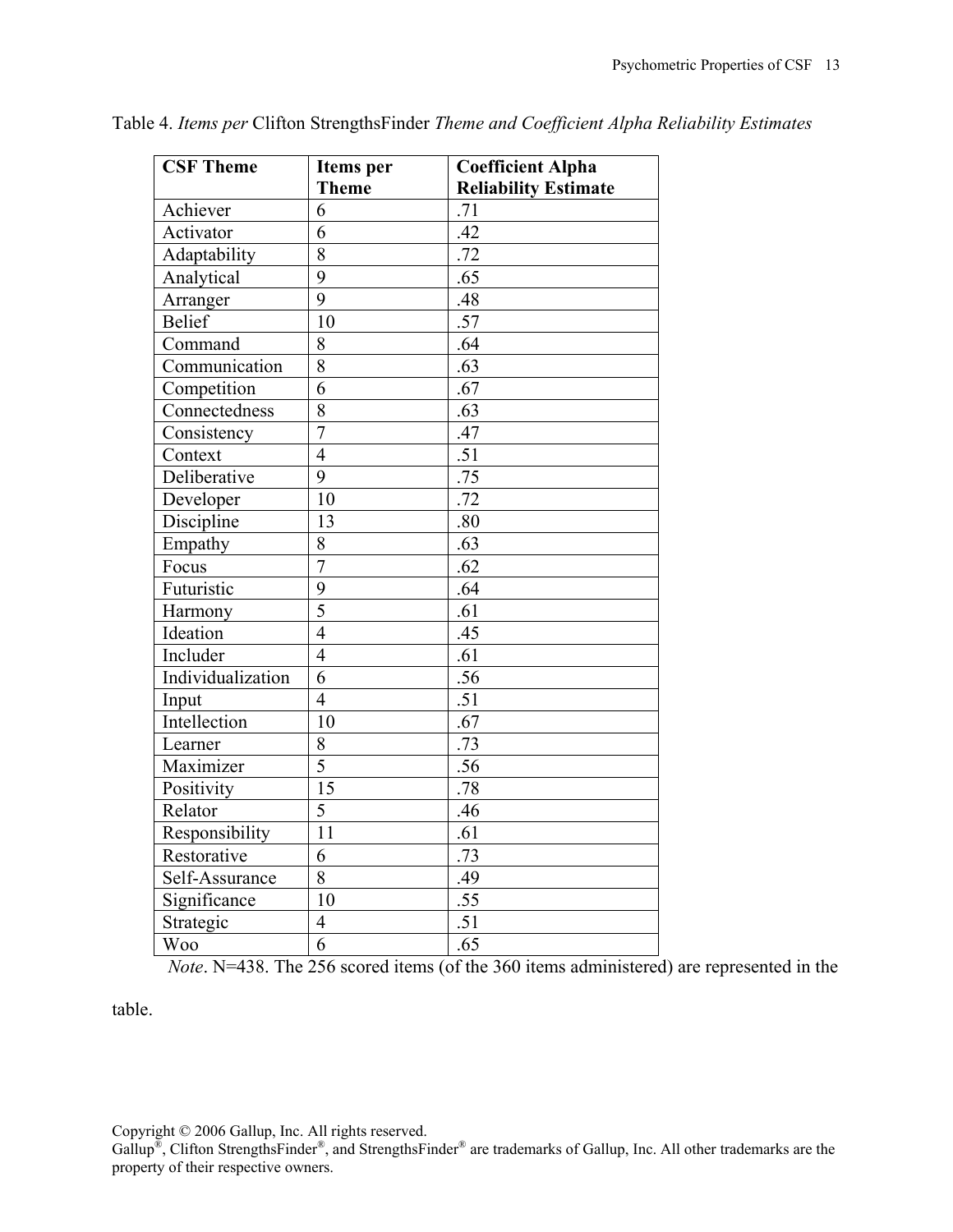Table 5. *Specified A Priori Hypotheses and Significant Results for the Relationship of CSF Themes to CPI-260 and 16PF Scale Scores.* 

| <b>CSF Theme</b> | <b>CPI</b> scale       | Correlation | 16PF scale             | Correlation |
|------------------|------------------------|-------------|------------------------|-------------|
| Achiever         | Responsibility         | $34***$     | Perfectionism          | $.47***$    |
|                  | Achievement via        | $.47***$    |                        |             |
|                  | Conformance            |             |                        |             |
|                  | Conceptual             | $.32***$    |                        |             |
|                  | Fluency                |             |                        |             |
|                  | Law                    | $.34***$    |                        |             |
|                  | Enforcement            |             |                        |             |
|                  | Orientation            |             |                        |             |
| Activator        | Dominance              | $.43***$    | Social Boldness        | $.41***$    |
|                  | Creative               | $.24***$    | Independence           | $.38***$    |
|                  | Temperament            |             |                        |             |
|                  | Sociability            | $.39***$    | Tension                | n.S.        |
|                  | <b>Social Presence</b> | $.37***$    | Social                 | $.40***$    |
|                  |                        |             | Adjustment             |             |
|                  | Independence           | $.31***$    |                        |             |
| Adaptability     | Flexibility            | $.36***$    | Openness to            | $.18**$     |
|                  |                        |             | Change                 |             |
|                  | Creative               | $.33***$    | Perfectionism (-)      | $-44***$    |
|                  | Temperament            |             |                        |             |
|                  |                        |             | Self-control (-)       | $-48***$    |
| Analytical       | Insightfulness         | $.18**$     |                        |             |
| Arranger         | Dominance              | .38***      | Openness to            | n.S.        |
|                  |                        |             | Change                 |             |
|                  | Independence           | $.33***$    |                        |             |
| <b>Belief</b>    | Communality            | $33***$     | Rule                   | $.42***$    |
|                  |                        |             | Consciousness          |             |
|                  | Flexibility (-)        | $-23***$    | Openness to            | n.S.        |
|                  |                        |             | Change $(-)$           |             |
| Command          | Dominance              | $29***$     | <b>Social Boldness</b> | $.21**$     |
|                  | Capacity for           | $.27***$    | Independence           | $.38***$    |
|                  | <b>Status</b>          |             |                        |             |
|                  | Self-acceptance        | $.33***$    | Tough-                 | $-.28***$   |
|                  |                        |             | Mindedness             |             |
|                  | Independence           | $.26***$    |                        |             |
| Communication    | Dominance              | $.46***$    | Dominance              | $.30***$    |
|                  | Sociability            | $44***$     | Social Boldness        | 46***       |
|                  | Self-Acceptance        | $.41***$    | Liveliness             | $.29***$    |
|                  |                        |             | Extraversion           | $.47***$    |

Copyright © 2006 Gallup, Inc. All rights reserved.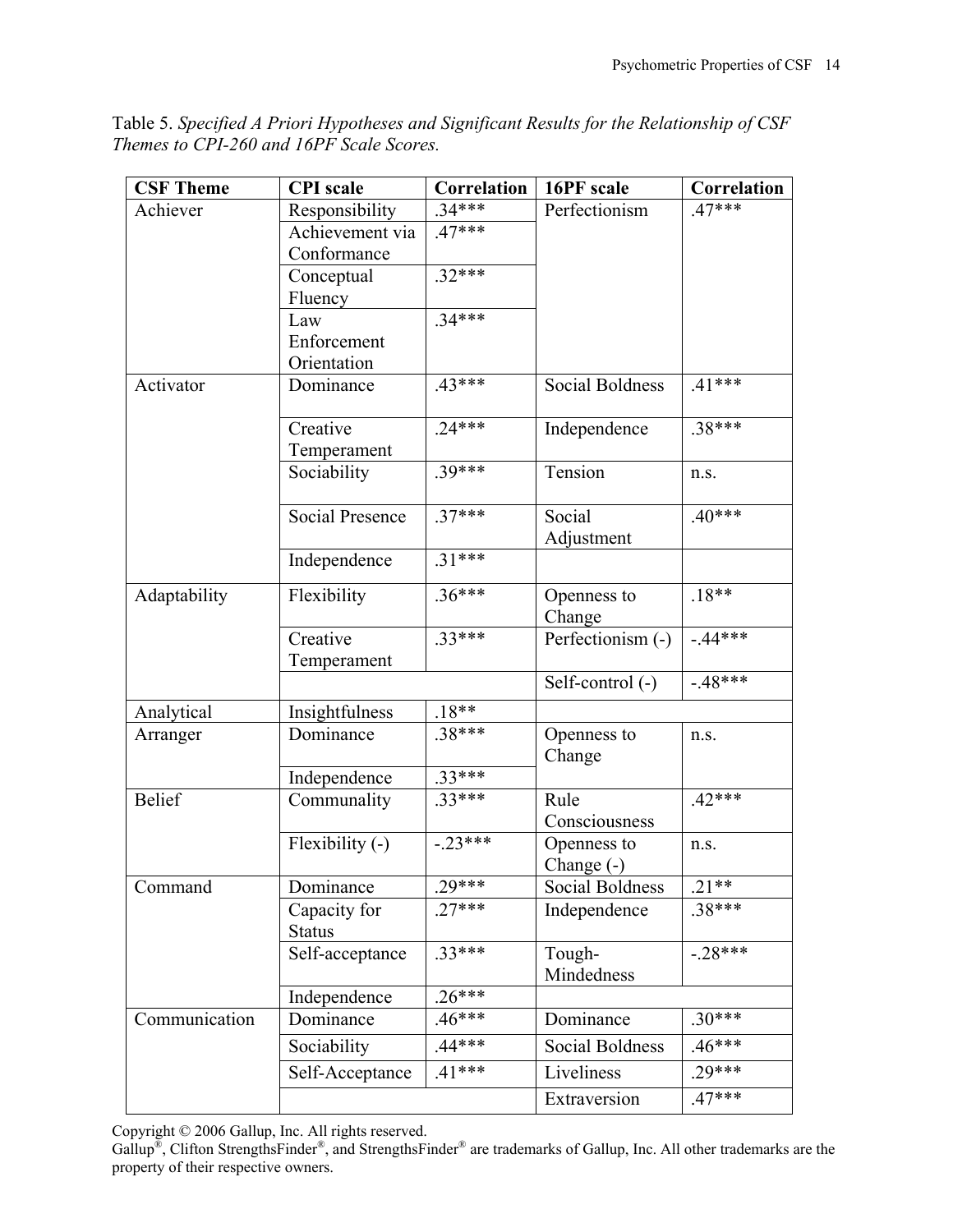|               |                                |          | Social                   | $.50***$  |
|---------------|--------------------------------|----------|--------------------------|-----------|
|               |                                |          | Expressivity             |           |
| Competition   | Dominance                      | $.38***$ | Dominance                | $.25***$  |
|               | Capacity for<br><b>Status</b>  | $.27***$ |                          |           |
| Connectedness |                                |          | Tough-                   | $-39***$  |
|               |                                |          | Mindedness (-)           |           |
| Consistency   |                                |          | Rule                     | $.26***$  |
|               |                                |          | Consciousness            |           |
|               |                                |          | Self-control             | $.31***$  |
| Context       |                                |          |                          |           |
| Deliberative  | Self-Control                   | n.s.     | Privateness              | $.42***$  |
|               |                                |          | Liveliness (-)           | $-.36***$ |
| Developer     |                                |          | Warmth                   | $.38***$  |
| Discipline    | Achievement via                | $.38***$ | Rule                     | $.33***$  |
|               | Conformance                    |          | Consciousness            |           |
|               | Responsibility                 | $.21***$ | Perfectionism            | $.65***$  |
|               | Self-Control                   | $.27***$ | Self-control             | $.58***$  |
|               | Flexibility (-)                | $-49***$ |                          |           |
|               | Creative                       | $-45***$ |                          |           |
|               | Temperament (-)                |          |                          |           |
| Empathy       | Empathy                        | n.s.     | Empathy                  | n.s.      |
|               | Sensitivity                    | $23***$  | Emotional<br>Sensitivity | $.29***$  |
|               |                                |          | Social<br>Sensitivity    | $.38***$  |
| Focus         | Achievement via<br>Conformance | $.33***$ | Perfectionism            | $.42***$  |
| Futuristic    |                                |          | Abstractedness           | $.20**$   |
|               |                                |          | Openness to<br>Change    | $.15*$    |
| Harmony       | Amicability                    | n.s.     | Dominance (-)            | $-12*$    |
|               |                                |          | Independence (-)         | $-16*$    |
| Ideation      | Tolerance                      | n.s.     | Abstractedness           | $.40***$  |
|               | Flexibility                    | $.25***$ | Openness to<br>Change    | $.44***$  |
|               | Conceptual<br>Fluency          | $.16*$   | Tough-<br>mindedness (-) | $-40***$  |
|               | Creative<br>Temperament        | $.33***$ | Creative<br>Potential    | $.32***$  |
|               |                                |          | Extraversion             | $.32***$  |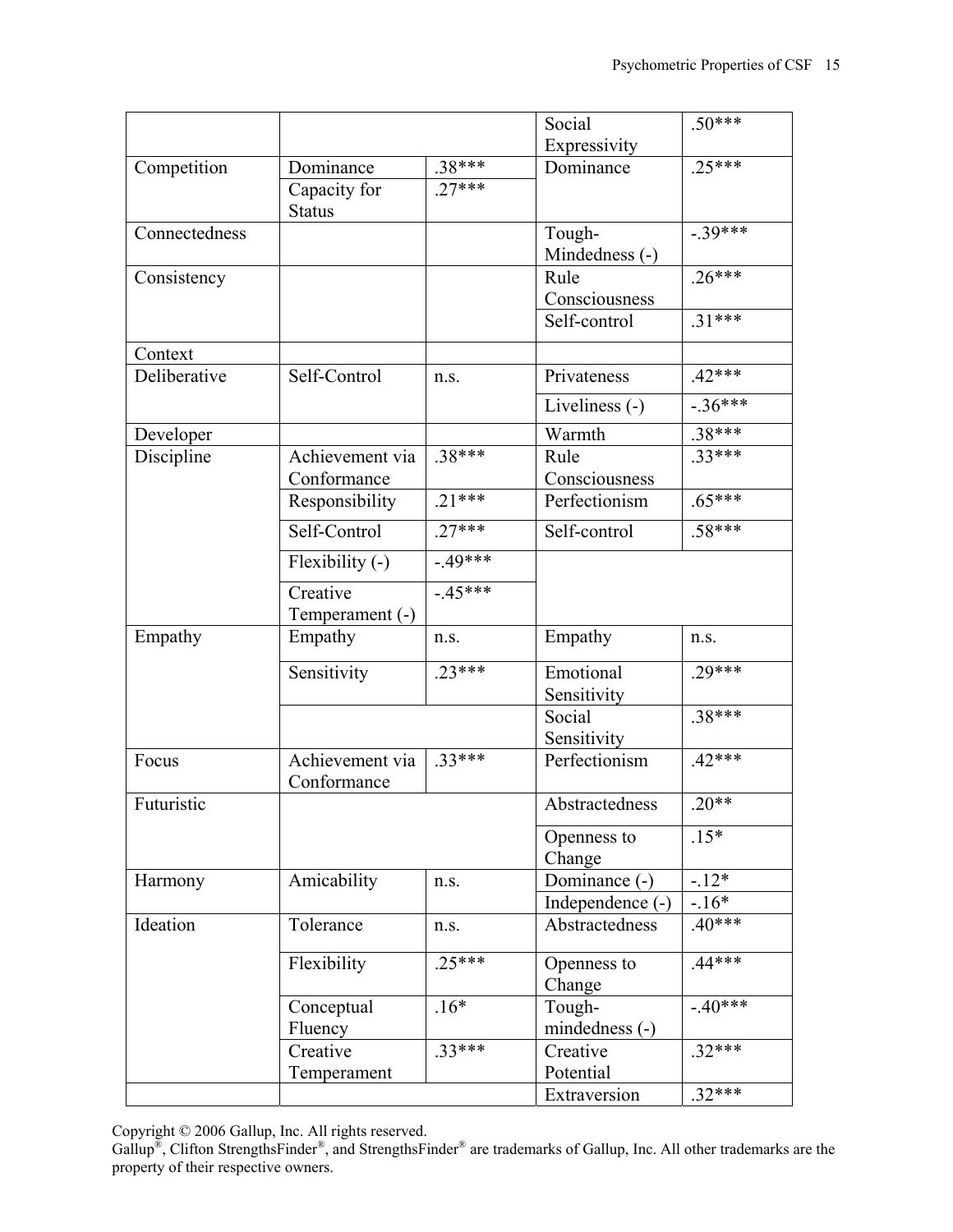| Includer          |                                        |          |                                |           |
|-------------------|----------------------------------------|----------|--------------------------------|-----------|
|                   |                                        |          | Self-reliance $\overline{(-)}$ | $-.25***$ |
|                   |                                        |          | Empathy                        | $.32***$  |
| Individualization |                                        |          |                                |           |
| Input             | Conceptual<br>Fluency                  | 29***    | Sensitivity                    | $.40***$  |
| Intellection      | Conceptual                             | $22***$  | Sensitivity                    | $.38***$  |
|                   | Fluency                                |          | Openness to<br>Change          | $.32***$  |
|                   |                                        |          | Liveliness (-)                 | $-26***$  |
|                   |                                        |          | Abstractedness                 | $.26***$  |
| Learner           | Achievement via<br>Conformance         | $.47***$ |                                |           |
|                   | Achievement via<br>Independence        | $.29***$ |                                |           |
|                   | Conceptual<br>Fluency                  | $.38***$ |                                |           |
| Maximizer         |                                        |          |                                |           |
| Positivity        | Dominance                              | $.35***$ | Warmth                         | $.45***$  |
|                   | Sociability                            | $.47***$ | Liveliness                     | $.39***$  |
|                   | <b>Social Presence</b>                 | $.30***$ | Extraversion                   | $.54***$  |
|                   | Well-being                             | $.25***$ | Social<br>Expressivity         | $.48***$  |
|                   |                                        |          | Self-reliance (-)              | $-.32***$ |
|                   |                                        |          | Empathy                        | $.53***$  |
| Relator           | Sociability                            | $.31***$ |                                |           |
| Responsibility    | Responsibility                         | 42***    | Rule<br>Consciousness          | $.41***$  |
|                   | Achievement via<br>Conformance         | $.41***$ | Perfectionism                  | $.35***$  |
|                   | Good Impression                        | $.33***$ | Self-control                   | $.43***$  |
| Restorative       |                                        |          |                                |           |
| Self-Assurance    | Dominance                              | $.43***$ | Self-Esteem                    | $.31***$  |
|                   | Self-Acceptance                        | $.42***$ | Emotional                      | $.25***$  |
|                   |                                        |          | Adjustment                     |           |
|                   | <b>Social Presence</b><br>Independence | .33***   | Apprehension (-)               | $-.20**$  |
|                   | Well-being                             | $22***$  | Social Control                 | $.31***$  |
| Significance      | Dominance                              | .29***   |                                |           |
|                   | Capacity for<br><b>Status</b>          | n.s.     |                                |           |
|                   | Social Presence                        | n.s.     |                                |           |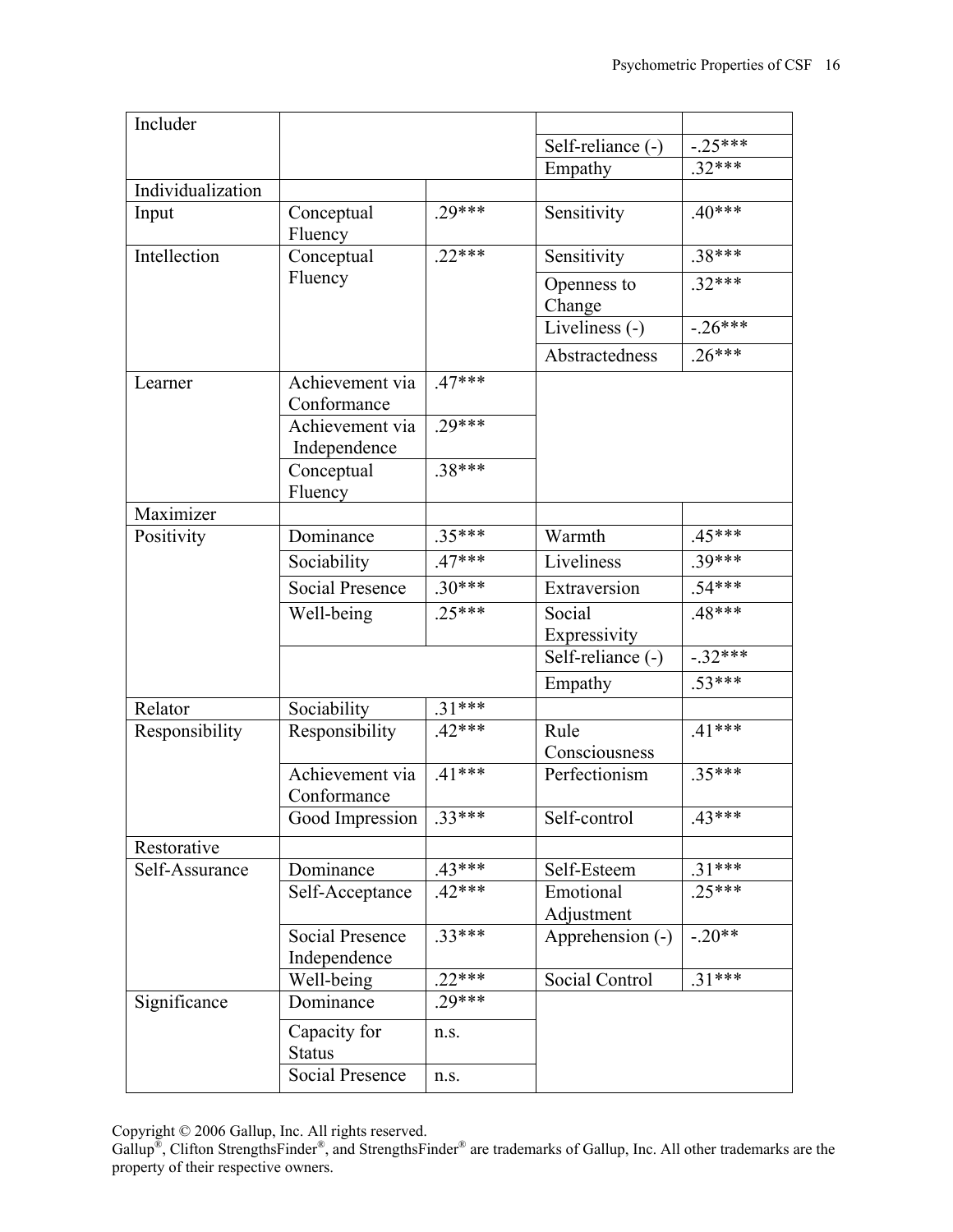| Strategic  |                               |          | Openness to       | $27***$  |
|------------|-------------------------------|----------|-------------------|----------|
|            |                               |          | Change            |          |
|            |                               |          | Creative          | $.33***$ |
|            |                               |          | Potential         |          |
| <b>Woo</b> | Dominance                     | $.46***$ | Warmth            | $.42***$ |
|            | Capacity for<br><b>Status</b> | $.43***$ | Liveliness        | $.44***$ |
|            | Sociability                   | 49***    | Social Boldness   | $.54***$ |
|            | Social Presence               | .38***   | Extraversion      | $.62***$ |
|            |                               |          | Social            | $.62***$ |
|            |                               |          | Expressivity      |          |
|            |                               |          | Social            | $.53***$ |
|            |                               |          | Adjustment        |          |
|            |                               |          | Self-reliance (-) | $-34***$ |
|            |                               |          | Social Control    | $.48***$ |
|            |                               |          | Emotional         | $.53***$ |
|            |                               |          | Expressivity      |          |
|            |                               |          | Emotional         | $.42***$ |
|            |                               |          | Sensitivity       |          |

*Note*. n.s. = not significant. \*  $p < .05$ . \*\*  $p < .01$ . \*\*\*  $p < .001$ . N = 284.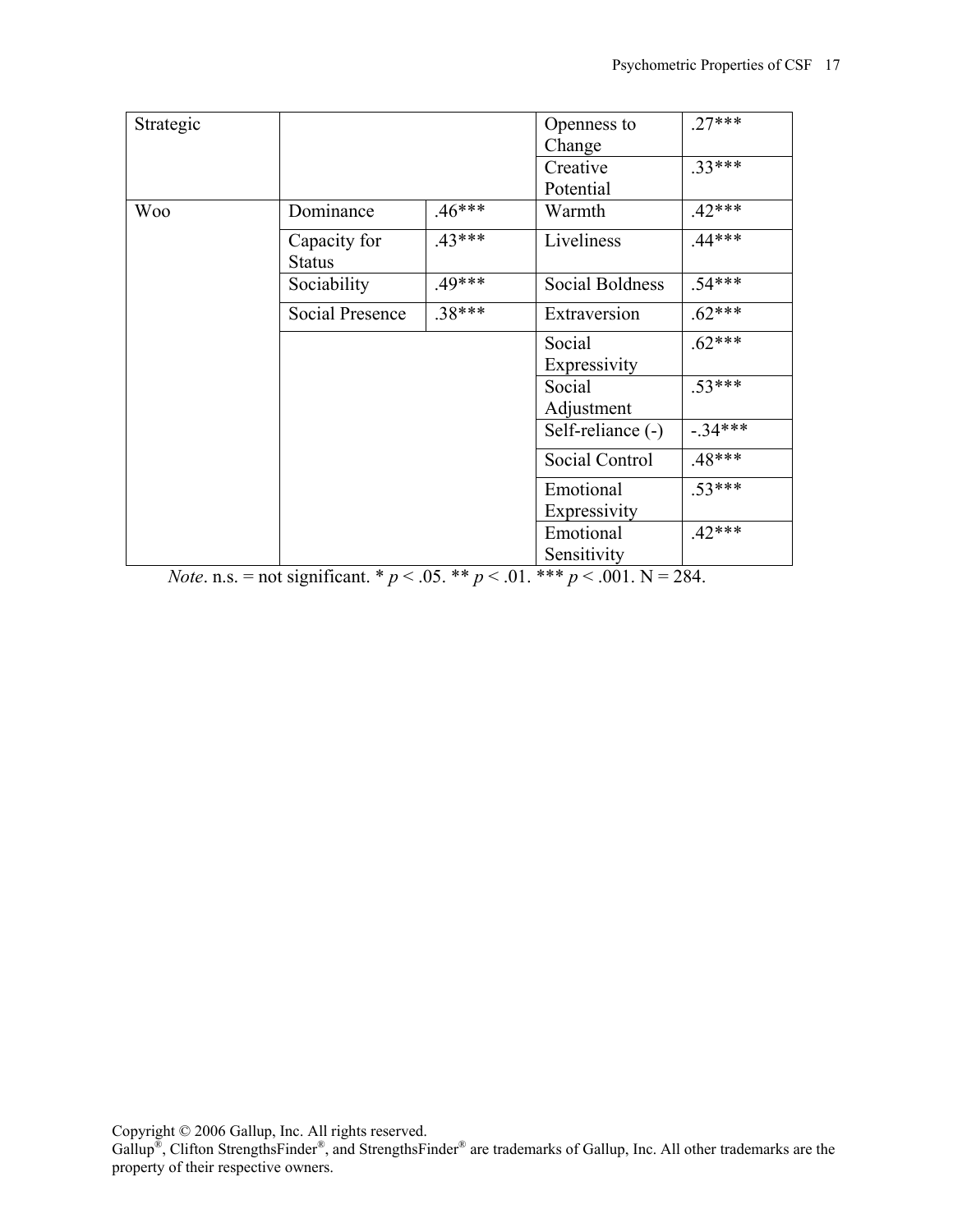| Theme             | Female Mean | Male Mean | Sig   |
|-------------------|-------------|-----------|-------|
|                   | Score       | Score     | Level |
|                   | $N = 239$   | $N = 203$ |       |
| Achiever          | .75         | .56       | .000  |
| Activator         | .53         | .55       |       |
| Adaptability      | .71         | .78       |       |
| Analytical        | .46         | .43       |       |
| Arranger          | .63         | .57       | .041  |
| <b>Belief</b>     | .74         | .61       | .000  |
| Command           | .44         | .54       | .007  |
| Communication     | .58         | .55       |       |
| Competition       | .43         | .57       | .002  |
| Connectedness     | .58         | .55       |       |
| Consistency       | .61         | .44       | .000  |
| Context           | .37         | .40       |       |
| Deliberative      | .49         | .48       |       |
| Developer         | .79         | .61       | .000  |
| Discipline        | .59         | .40       | .000  |
| Empathy           | .83         | .59       | .000  |
| Focus             | .68         | .56       | .001  |
| Futuristic        | .65         | .58       |       |
| Harmony           | .64         | .45       | .000  |
| Ideation          | .40         | .58       | .000  |
| Includer          | .58         | .53       |       |
| Individualization | .56         | .53       |       |
| Input             | .78         | .59       | .000  |
| Intellection      | .64         | .54       | .008  |
| Learner           | .80         | .62       | .000  |
| Maximizer         | .53         | .52       |       |
| Positivity        | .74         | .65       | .013  |
| Relator           | .82         | .74       | .048  |
| Responsibility    | .78         | .63       | .000  |
| Restorative       | .71         | .60       | .016  |
| Self-Assurance    | .54         | .52       |       |
| Significance      | .49         | .45       |       |
| Strategic         | .57         | .65       |       |
| Woo               | .54         | .49       |       |

Table 6. *Independent T-Test Analysis of Gender Differences in CSF Themes*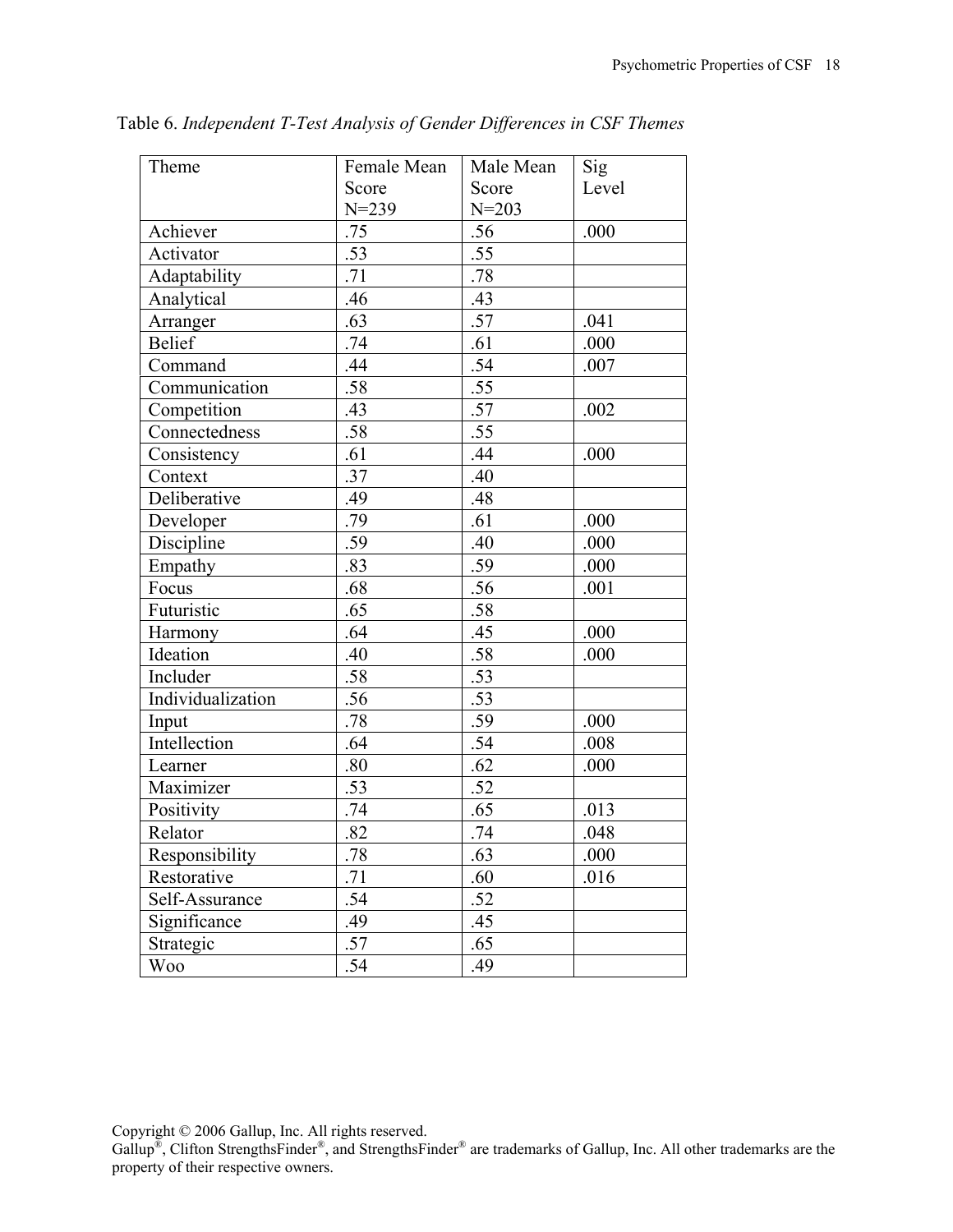| Theme             | Caucasian Student    | <b>Ethnic Minority</b>    | Sig level |
|-------------------|----------------------|---------------------------|-----------|
|                   | Mean Score $(N=333)$ | <b>Student Mean Score</b> |           |
|                   |                      | $(N=105)$                 |           |
| Achiever          | .72                  | .75                       |           |
| Activator         | .55                  | .55                       |           |
| Adaptability      | .68                  | .54                       | .019      |
| Analytical        | .46                  | .59                       | .028      |
| Arranger          | .64                  | .66                       |           |
| <b>Belief</b>     | .70                  | .64                       |           |
| Command           | .46                  | .51                       |           |
| Communication     | .58                  | .54                       |           |
| Competition       | .53                  | .54                       |           |
| Connectedness     | .53                  | .57                       |           |
| Consistency       | .59                  | .60                       |           |
| Context           | .46                  | .37                       |           |
| Deliberative      | .50                  | .61                       |           |
| Developer         | .71                  | .73                       |           |
| Discipline        | .60                  | .60                       |           |
| Empathy           | .71                  | .74                       |           |
| Focus             | .67                  | .76                       |           |
| Futuristic        | .63                  | .66                       |           |
| Harmony           | .57                  | .72                       | .024      |
| Ideation          | .47                  | .43                       |           |
| Includer          | .60                  | .54                       |           |
| Individualization | .54                  | .61                       |           |
| Input             | .70                  | .64                       |           |
| Intellection      | .64                  | .60                       |           |
| Learner           | .79                  | .82                       |           |
| Maximizer         | .54                  | .47                       |           |
| Positivity        | .67                  | .69                       |           |
| Relator           | .81                  | .83                       |           |
| Responsibility    | .74                  | .77                       |           |
| Restorative       | .65                  | .77                       |           |
| Self-Assurance    | .57                  | .45                       | .022      |
| Significance      | .45                  | .59                       | .009      |
| Strategic         | .62                  | .48                       | .035      |
| Woo               | .47                  | .49                       |           |

Table 7. *Independent T-Test Analysis of Racial Differences in CSF Theme Scores*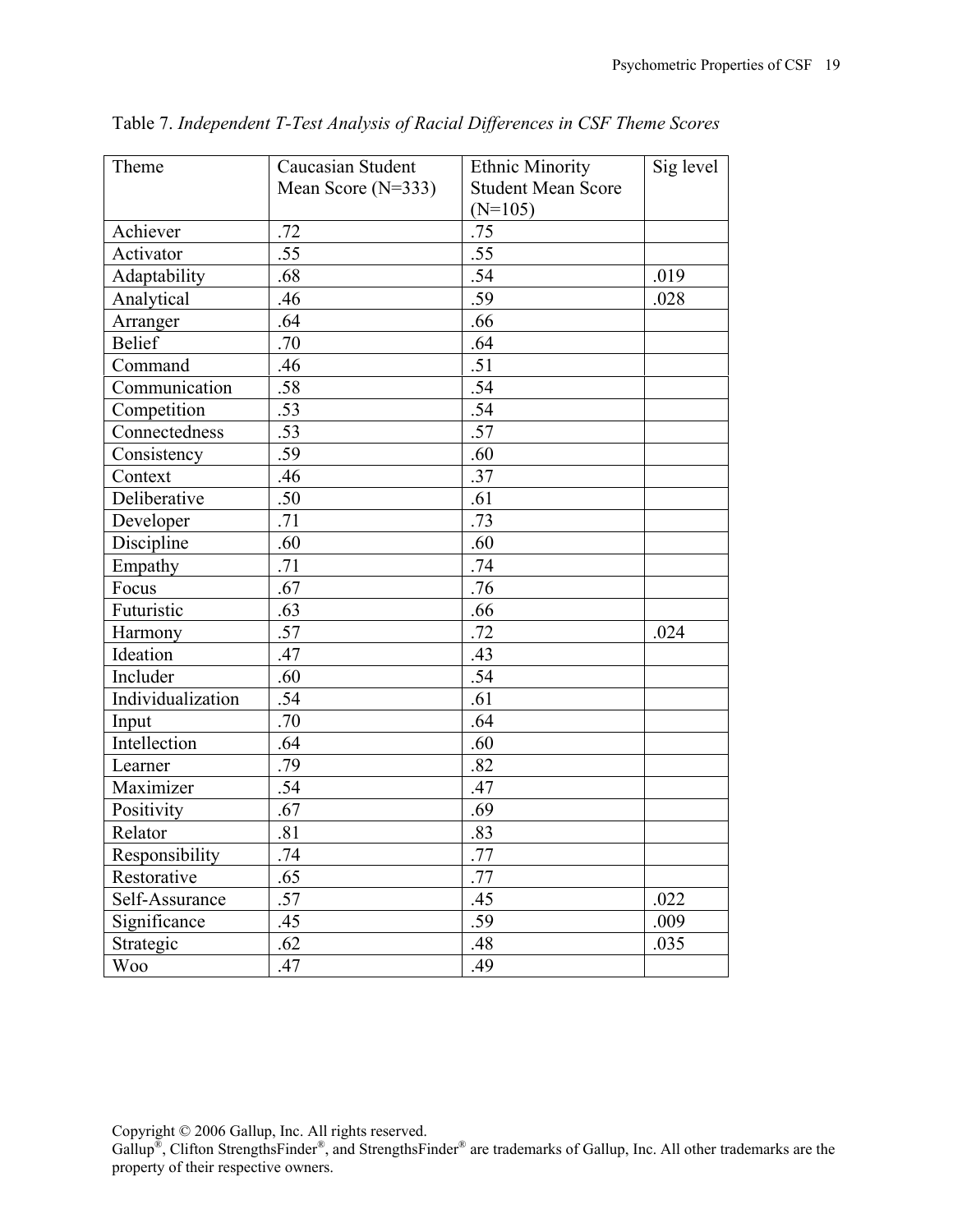## References

- American Educational Research Association, American Psychological Association, National Council on Measurement in Education (AERA/APA/NCME). (1999). *Standards for educational and psychological testing*. Washington, DC: American Educational Research Association.
- Cantwell, L. D. (2005). *A comparative analysis of strengths-based versus traditional teaching methods in a freshman public speaking course: Impacts on student learning and academic engagement*. Unpublished dissertation, Azusa Pacific University, Azusa, CA.
- Cattell, R. B. (1993). *The 16PF fifth edition.* Champagne, IL: Institute for Personality and Ability Testing, Inc.
- Clifton, D. O., Anderson, E. C., & Schreiner, L. A. (2006). *StrengthsQuest: Discover and develop your strengths in academics, career, and beyond, 2nd edition.* Washington, DC: The Gallup Organization.
- Clifton, D. O., & Harter, J. K. (2003). Strengths investment. In K. S. Cameron, J. E. Dutton, & R. E. Quinn (Eds.), *Positive organizational scholarship* (pp. 111-121). San Francisco: Berrett-Koehler.
- Gough, H., & Bradley, P. (1996).  $CPI^{TM}$  manual (3<sup>rd</sup> edition). Palo Alto, CA: CPP, Inc.
- Harter, J. K., & Hodges, T. D. (2003). *Construct validity study: StrengthsFinder and the five factor model* [technical report]. Omaha, NE: The Gallup Organization.
- Hodges, T., & Clifton, D. O. (2004). Strengths-based development in practice. In A. Linley & S. Joseph (Eds.), *Handbook of positive psychology in practice*. Hoboken, NJ: John Wiley & Sons.
- Holland, J. L. (1973). *Making vocational choices: A theory of careers*. Englewood Cliffs, NJ: Prentice Hall.
- Lopez, S. J., Hodges, T., & Harter, J. (2005). Clifton StrengthsFinder *technical report: Development and validation*. Princeton, NJ: The Gallup Organization.
- Pittenger, D. J. (2005). Cautionary comments regarding the Myers-Briggs Type Indicator. *Consulting Psychology Journal: Practice and Research, 57*(3), 210-221.
- Schmidt, F. L., & Rader, M. (1999). Exploring the boundary conditions for interview validity: Meta-analytical validity findings for a new interview type. *Personnel Psychology, 52*, 445-464.

Copyright © 2006 Gallup, Inc. All rights reserved.

Gallup<sup>®</sup>, Clifton StrengthsFinder<sup>®</sup>, and StrengthsFinder<sup>®</sup> are trademarks of Gallup, Inc. All other trademarks are the property of their respective owners.